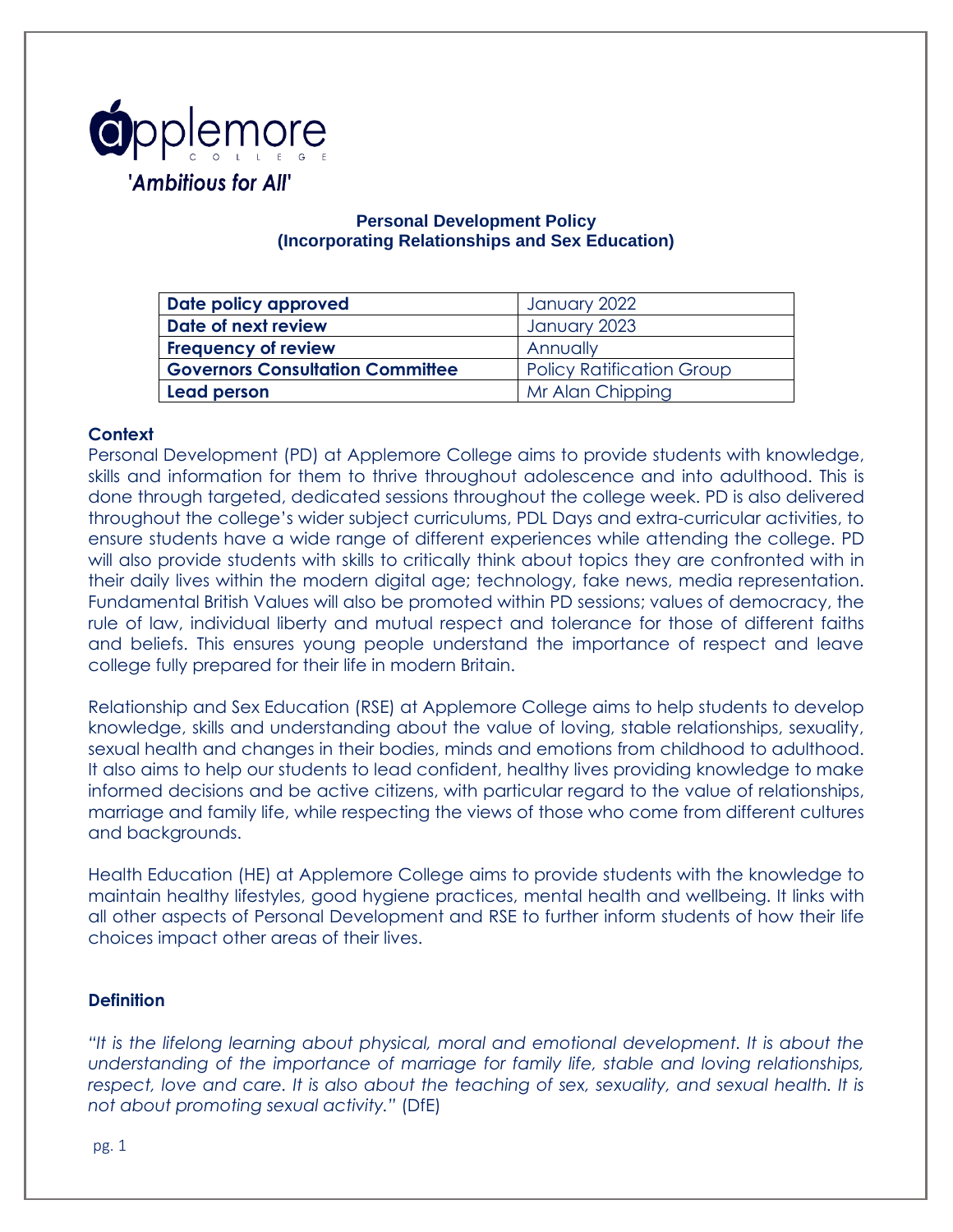### **Aims**

## **Personal Development (PD)**

- Provide students with experiences and an ethos of life-long learning.
- Education around finances, living independently, careers, further and higher education, also providing skills to encourage pursual of aspirations.
- Opportunities to boost all students' aspirations and ambitions for their futures.
- Incorporate aspects of today's society and technology to increase student awareness of safety and impact on lifestyles and wellbeing.
- Exploring current affairs in the education of key topics to further develop our student's awareness and understanding of the world around them.

# **Relationships and Sex Education (RSE)**

- Sex education is one element of the Personal Development programme and should be viewed within the health-promoting ethos of the College.
- Contribute to the physical, emotional, moral and spiritual development of all our students within the context of today's society.
- Should reflect the cultural, ethnic and religious influences within the home, the College and the community.
- Sex education should be non-discriminatory and sensitive to the diverse backgrounds and needs of all our students.
- Sex education starts informally at an early stage with parents and carers and continues through to adulthood both within the home and at all stages of college life.
- Should challenge inappropriate sexual behaviours and stand against sexual harassment, gender stereotyping and abuse.

# **Health Education (HE)**

- Promoting good health within all aspects of college life
- Encouraging extra-curricular activities to boost confidence and healthy choices.
- Promote good mental health and wellbeing as part of living healthily, addressing stigma and misconceptions associated with mental health issues.

At Applemore College PD, RSE and HE is delivered with three main elements in mind, all of which are important for a balanced Personal Development programme:

# Attitudes and Values:

- The importance of values and individual conscience and moral considerations
- The value of family life, marriage, and stable and loving relationships for the nurture of children
- The value of respect, love and care
- Exploring, considering and understanding moral dilemmas and
- Developing critical thinking as part of decision-making

Personal and Social Skills:

- Managing emotions and relationships confidently and sensitively
- Developing self-respect and empathy for others
- Learning to make choices based on an understanding of difference and with an absence of prejudice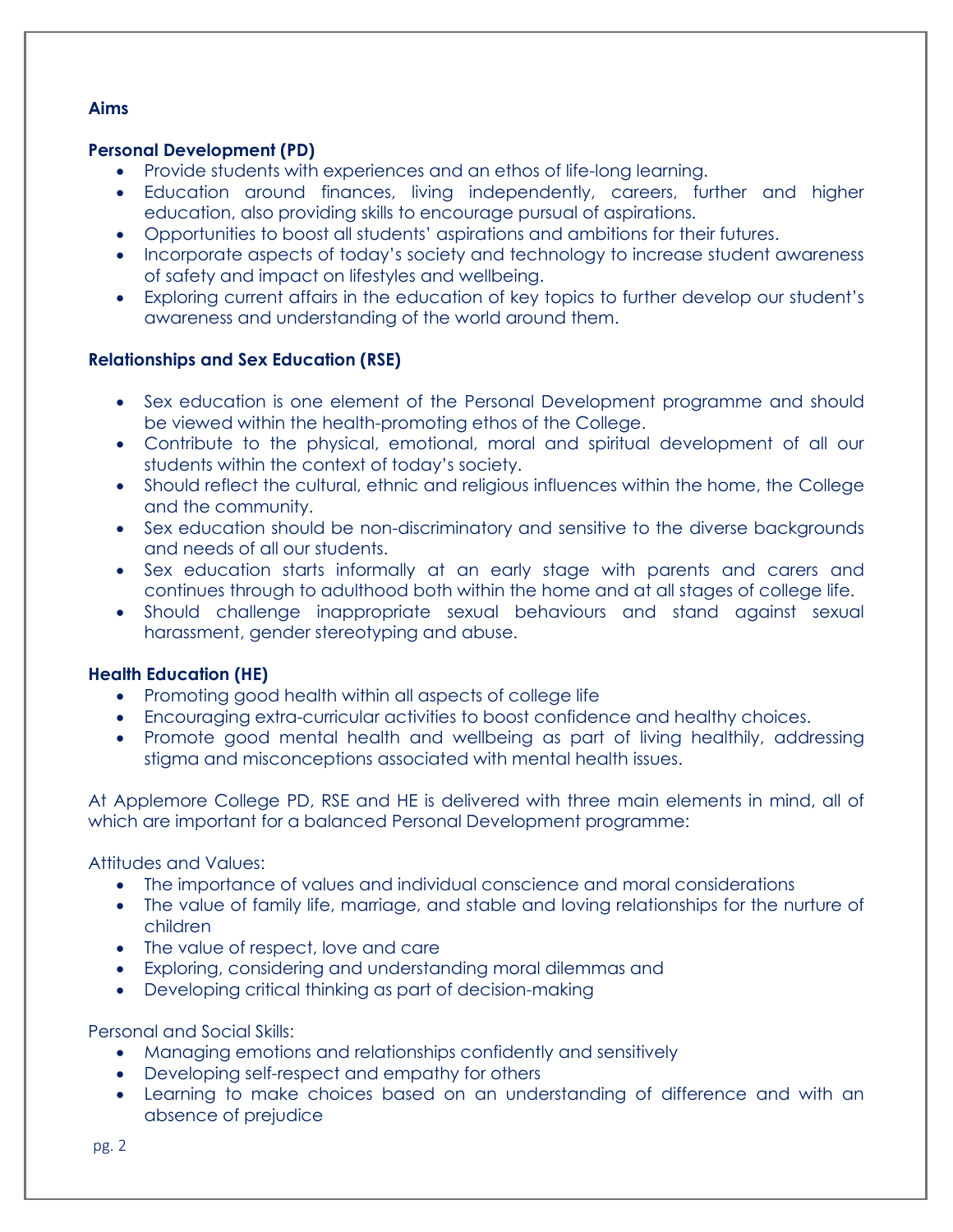- Developing an appreciation of the consequences of choices made
- Managing conflict and
- Learning how to recognise and avoid exploitation and abuse.

Knowledge and Understanding:

- Learning and understanding physical development at appropriate stages
- Understanding human sexuality, reproduction, sexual health, emotions and relationships
- Learning about contraception and the range of local and national sexual health advice, contraception and support services
- Learning the reasons for delaying sexual activity, and the benefits to be gained from such delay and
- The avoidance of unplanned pregnancy.

The college recognises that it is a moral body in its own right. As part of the whole curriculum the college seeks to explore issues of right and wrong. The school recognises that RSE is fraught with certain difficulties and whilst it acknowledges different lifestyle choices it promotes a view that stable loving relationships are the best context for sexual relationships.

The College will work in partnership with parents and carers on the development of the PD, RSE and HE curriculum. Parents have a legal right to have access to this policy, and the College are legally required to provide a broad and balanced curriculum.

### **Parental Right to Withdraw from RSE**

Parents and Carers have the right to request that their child be withdrawn from some or all of Sex Education within RSE. They do so in writing to the headteacher. When the headteacher receives such a letter they will invite the parents/carers to a meeting to discuss the request. The meeting will provide discussions around the benefits of receiving important education and any detrimental effects that withdrawal might have on the child, and to seek to accommodate wishes and/or concerns. If that is not possible the student will be withdrawn from RSE and placed in another class where suitable work and supervision will be provided up to and until three terms before the child turns 16, after this point the child has the right to receive sex education if they wish and the college will make arrangements to provide the child with sex education.

Sex Education within the Science National Curriculum is mandatory.

The College will aim to utilise the skills and training of appropriate external agencies to assist with the implementation of our Sex Education programme.

### **Delivery of Personal Development, RSE and Health Education**

All teachers are responsible for teaching about and modelling good relationships within college. Much of the general work in school is based on good relationships and in this regard RSE is supported by the college's ethos.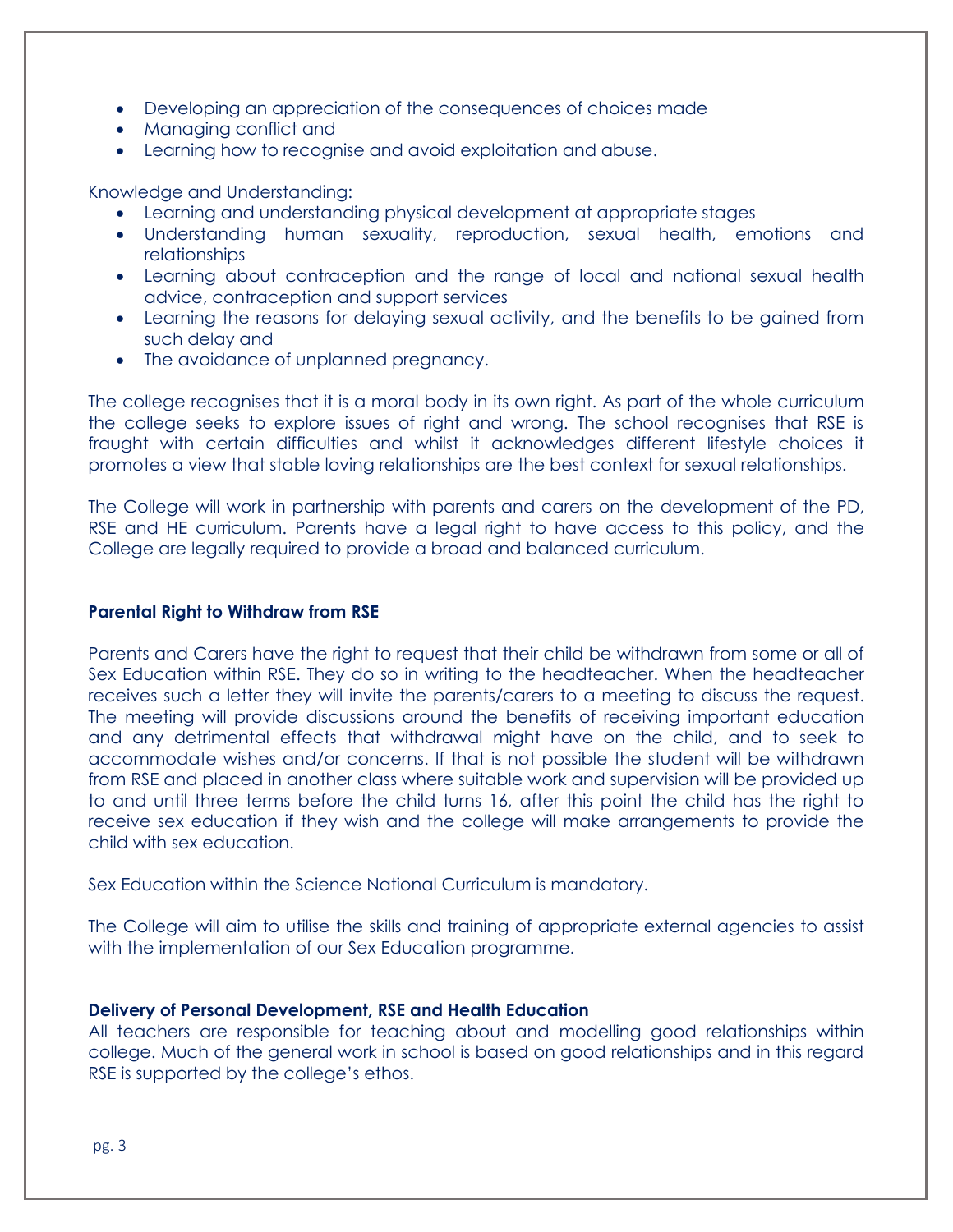It is the responsibility of the Science department to deliver the Science National Curriculum and the content surrounding sex education.

Outside and beyond the Science National Curriculum the college's team of tutors will deliver PD, RSE and HE within two half hour sessions a week. Teachers will be trained to deliver such content and the use of external providers will also be used to assist with the implementation of RSE.

#### **Methods of teaching and resources**

Delivery of PD will be within a "safe zone", students will be presented with the rules of the classroom for their PD sessions which they should adhere to, to ensure a safe, nonjudgemental environment.

Teachers will use a variety of teaching methods and resources. The following are recognised methods for the effective delivery of PD, RSE and HE:

- Discussion and debate
- Role play
- Research and presentation
- Key questions

The programme utilises a wide variety of resources including, PowerPoint presentations, books, videos, scenarios, quizzes. Parents are welcome to view these materials. Any books used can also be found in the college library. Resources used are produced for schools by educational publishers and are edited or monitored by the Head of Personal Development or individual teachers, to meet the need of the children in their classes.

#### **Monitoring and evaluating**

PD, RSE and HE will be monitored by the college's Head of Personal Development. It is the head of department's responsibility to:

- a) Ensure that RSE occurs in the school's curriculum according to the schemes of work
- b) Monitor the use of teaching and learning styles
- c) Monitor the use of teaching materials
- d) Evaluate the effectiveness of the college's programme
- e) Liaise with staff, parents/carers and pupils to discuss the effectiveness of the college's curriculum.

#### **Dealing with sensitive issues**

Teachers need to be sure that they are aware of issues that may arise out of teaching and learning about some content within PD. The following are protocols for discussion-based lessons with students:

- No one (teacher or student) will have to answer a personal question
- No one will be forced to take part in a discussion
- Only the correct names for body parts will be used
- Meanings of words will be explained in a sensible and factual way; and
- Teachers may use their discretion in responding to questions and may say that the appropriate person to answer that question is the parent.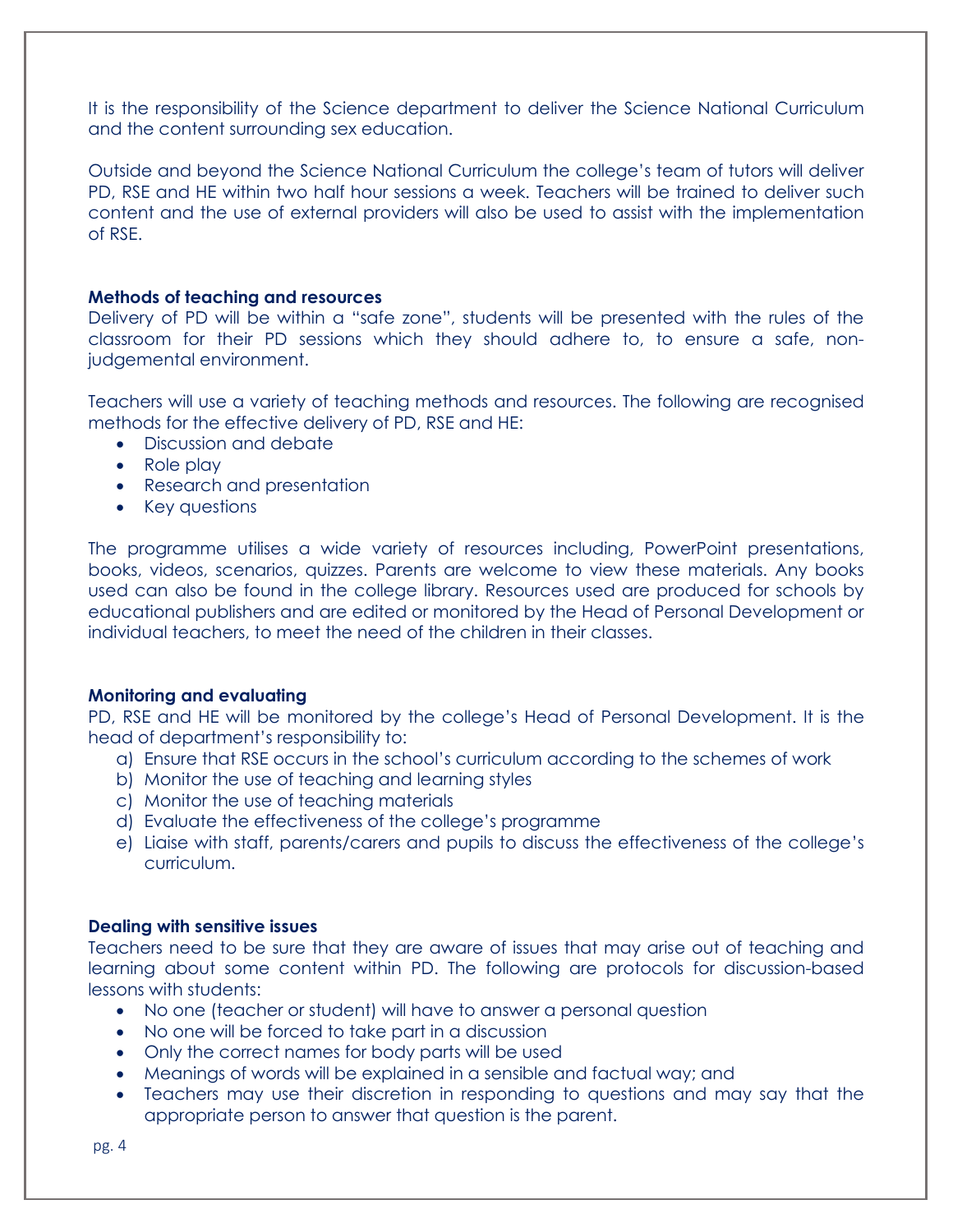Where a staff member is concerned that a child protection issue is arising it is his/her responsibility to follow the college's policy in this matter.

#### **Visitors contributing to PD, RSE and HE**

From time to time as part of a planned module of work or within dedicated PDL Days, the college will invite in local experts on issues relating to RSE as well as using other professionals associated with the college. All college visitors will be asked to conform to the following:

- Visitors contributing to RSE will do so at the invitation of the college and will be qualified to make an appropriate contribution
- Visitors must agree with the aims of the college in delivering its policy on RSE
- When in class visitors will be supervised by a teacher, who will be present at all times
- Visitors will follow the college's child protection procedures if a disclosure occurs within the classroom setting; and
- Visitors will know and understand where their contribution fits into the college's programme for PD, RSE and HE.

#### **Statutory framework**

Relationships and Sex Education (RSE) and Health Education 2019 Equality Act 2010 Sexual Offences Act 2003 Local Government Act 2003 Education Act 2002 Learning and Skills Act 2000 Education Act 1996

Relationship to other policies Safeguarding and Child Protection Special Educational Needs

#### **Monitoring and Evaluation**

Adherence to this policy will be monitored by the Governing body, Headteacher and Senior Leadership Team.

The policy will be reviewed by the Governing Body, Headteacher and Senior Leadership Team annually, or more frequently if the need arises. Procedures / guidelines arising from the policy will be reviewed and if necessary, revised annually or more frequently if appropriate.